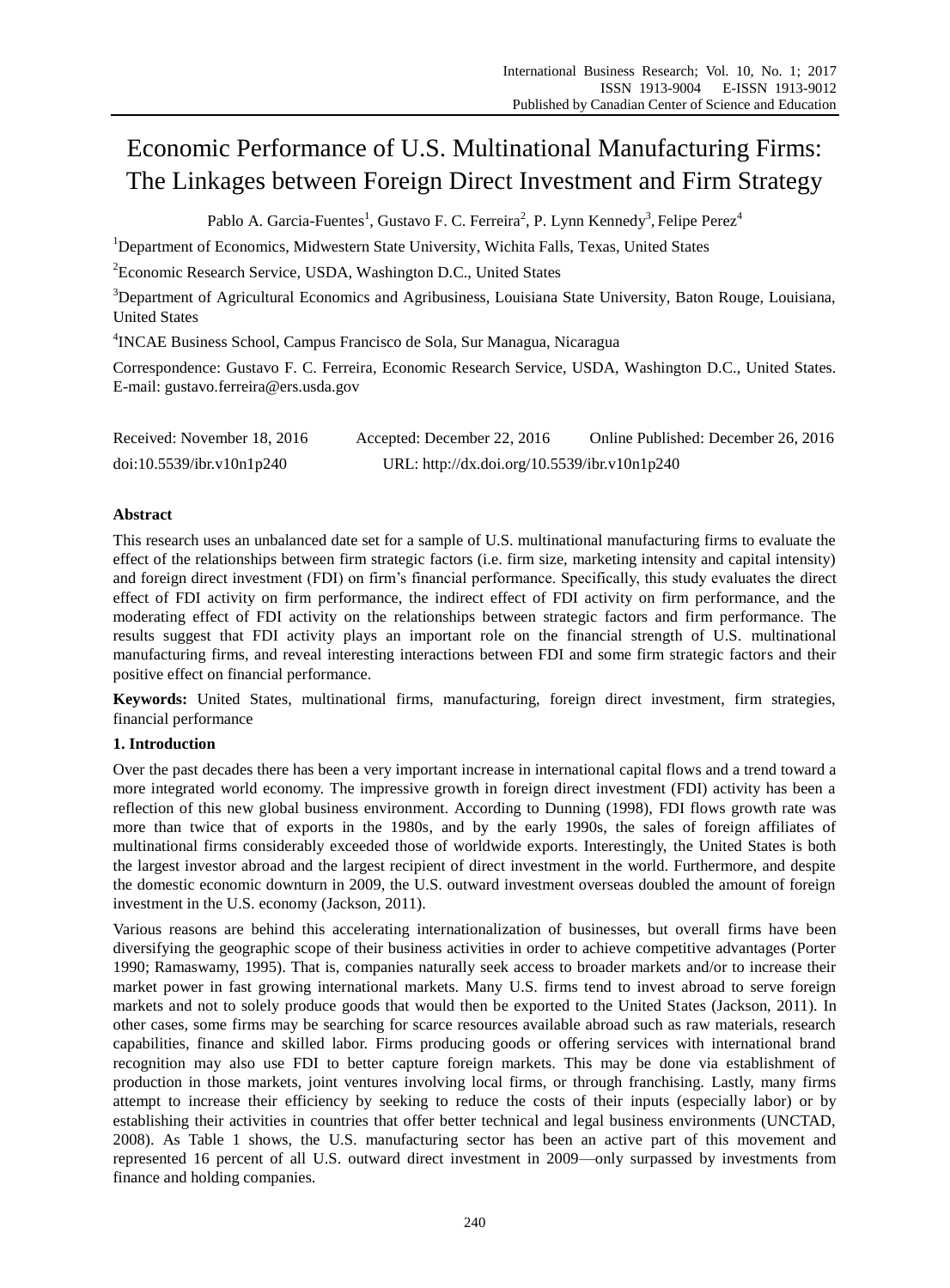| <b>Industry</b>   | Total (in billions of dollars) | Share $(\% )$ |
|-------------------|--------------------------------|---------------|
| Holding companies | \$1,280.0                      | 36            |
| Finance           | \$747.0                        | 21            |
| Manufacturing     | \$541.1                        | 15            |
| Other industries  | \$228.7                        |               |
| Whole-sale trade  | \$199.0                        | 6             |
| Mining            | \$171.1                        |               |
| Information       | \$149.8                        | 4             |
| Banking           | \$114.0                        | 3             |
| <b>Services</b>   | \$77.5                         | 2             |
| All Industries    | \$3,508.2                      | 100           |

#### Table 1. U.S. Direct Investment Abroad by Industry at Year-End 2009

Source: Ibarra-Caton (2010)

Although FDI is typically regarded as a profit-maximizing strategy, this organizational form is also associated with increased managerial costs due to large geographic distances or larger amounts of information processing. The important increase in cross-border investment activity by U.S. manufactures coupled with inconclusive empirical evidence on the relationship between FDI, firm's strategic factors and economic performance warrants additional investigation. This study uses two different methodologies (i.e. hierarchical regressions and path analysis) to analyze the effects of firm's strategic factors and FDI on two measures of firm's economic performance. This study also attempts to identify firm's strategic factors that impact FDI activity, and to assess the existence of direct and indirect relationships between those same strategic factors, FDI activity, and economic performance. Lastly, any moderating effect of FDI activity on the relationships between firm's strategic factors and firm performance will be tested.

This study will contribute to the international business literature by, investigating the direct and indirect relationships between FDI activity of U.S. manufactures and firm strategic factors for different performance measures. The remainder of the paper is organized as follows. Section 2 presents the theoretical framework while section 3 describes the empirical design and methodology. The empirical analysis and its results are presented in section 4. Section 5 includes concluding remarks and discussion on future research.



Sequential (Direct and Indirect) linkages between strategic factors, FDI activity and firm performance in the S-FDI-P

Indirect effect of FDI activity on firm performance in the FDI-S-P paradigm

Moderating effect of FDI activity on the relationships between strategic factors and firm



#### **2. Theoretical Background: Strategic Factors, FDI, and Economic Performance**

This study employs the theoretical framework developed by Lee and Habte-Giorgis (2004) and borrows from the empirical work from Garcia-Fuentes, Ferreira, and Kennedy (2012) to analyze the linkages between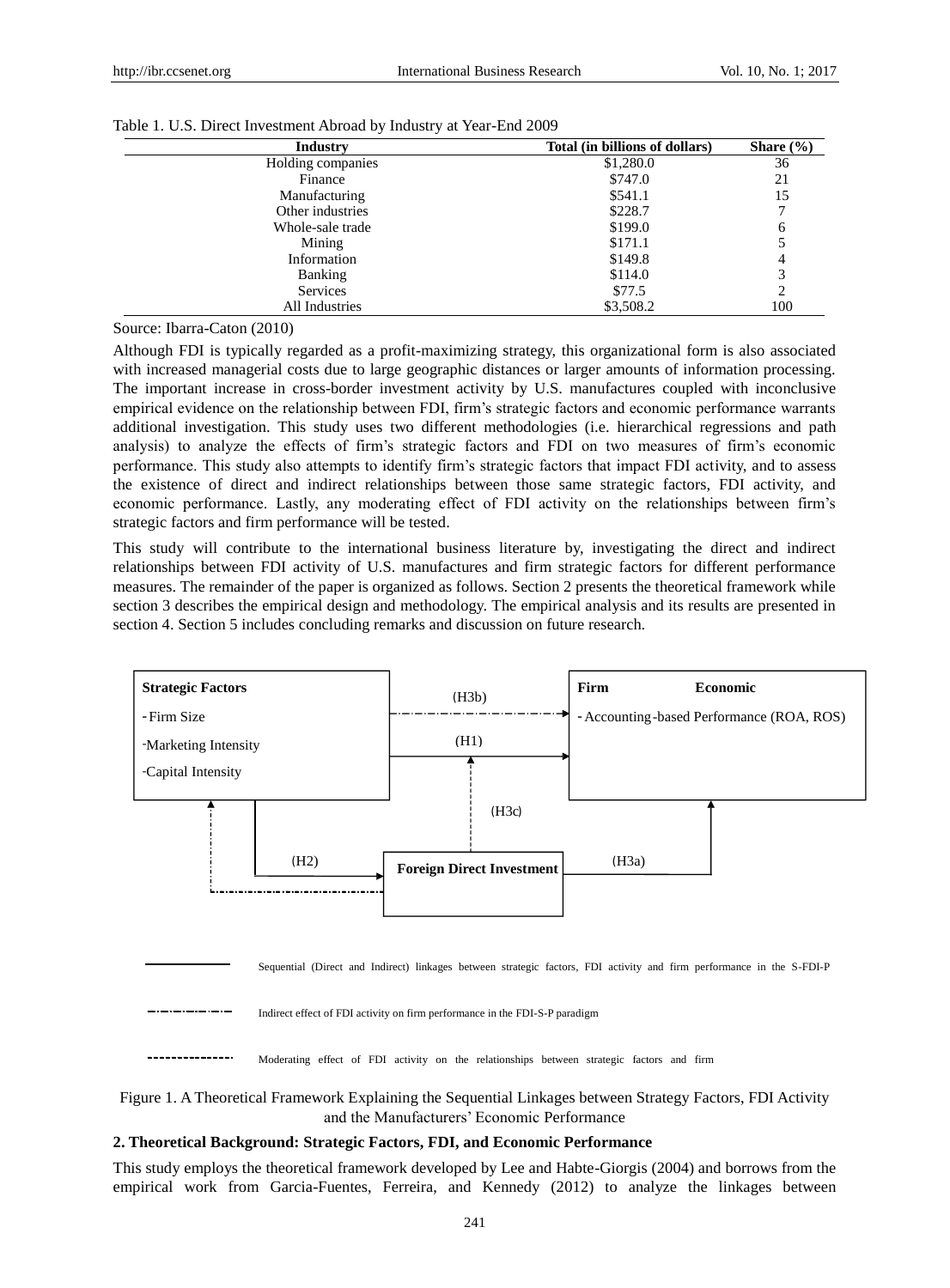organizational strategies, FDI activity, and a firm's financial performance. These interactions are depicted in a modified conceptual framework in Figure 1. This figure also illustrates how specific strategic factors such as firm size, marketing intensity and capital intensity may be directly and/or indirectly linked to FDI which, in turn, can improve a firm's economic performance. A direct effect of FDI activity on firm's economic performance is also hypothesized. Finally, a more detailed discussion of the hypothesized linkages in Figure 1 is presented in the next section.

## *2.1 Firm's Strategy and Performance*

There is a vast amount of literature that has studied the impacts of firm management strategies on performance (Porter, 1980; Montgomery, 1985; Hitt, Hoskisson, & Kim, 1997; Geringer, Tallman, & Olsen, 2000). In one study, Beard and Dess (1981) present empirical evidence that corporate-level strategy (Diversification) and business-level strategies (Firm size, research and development, and capital intensity) have positive and significant effects on firm profitability. The following management strategies are included in this study: Firm size; marketing intensity, and capital intensity.

## 2.1.1 Firm Size

A large body of literature has identified a positive influence of firm size on firm profitability and has indicated that variance in firm performance may be due, in part, to firm size (Ravenscraft, 1983; Buzzell & Gale, 1987; Samiee & Walters, 1990; DeCarolis & Deeds, 1999; Geringer, Tallman, & Olsen, 2000; Lee & Xiao, 2011). Arguably, only larger firms can achieve certain levels of economies of scale; if a firm increases the scale of its output, this will reduce its average cost per unit. Additionally, larger firms often have a degree of market power that allows them to negotiate more favorable terms and reduce the cost of raw materials and capital.

On the other hand, other studies have shown that firm size is greater for multinationals relative to domestic firms. Adenaeuer and Heckelei (2011) analyzed the relationship between FDI and performance of European agribusiness firms, and their results show that size and productivity indicators are significantly larger for FDI oriented agribusinesses compared to domestic agribusinesses. Furthermore, U.S. multinational corporations also tend to be among the larger U.S. businesses (Jackson, 2011). In summary, firm size is regarded as an important determinant of firm performance and it should be positively related to FDI activity. Therefore, we define the following hypothesis:

**Hypothesis 1a:** Firm size is expected to have a positive and direct impact on a firm's performance.

**Hypothesis 2a:** Firm size is expected to have a positive and direct effect on FDI activity and also a positive indirect causal effect on a firm's performance.

## 2.1.2 Capital Intensity

Capital intensity is normally defined as a measure of the use of capital in comparison to other production inputs (e.g., labor). In a broader sense, it represents a long-term commitment to the modernization of a firm's productive assets. From a strict accounting-based perspective, short-term capital expenditures can potentially have a negative impact on a firm's profits. However, capital expenditures typically pay off in the long run and have a positive impact on performance (Commanor & Wilson, 1967; Ravenscraft, 1983; Lee & Blevins, 1990; Lee & Xiao, 2011). Hence, a positive relationship between capital expenditures and performance is hypothesized, and companies with larger capital intensity are expected to be more engaged in FDI activities.

**Hypothesis 1b:** Capital intensity is expected to have a positive impact on firm's performance.

**Hypothesis 2b:** Capital intensity is expected to have a positive and direct effect on FDI activity and also a positive indirect effect on firm's performance.

## 2.1.3 Marketing Intensity

Marketing intensity can be interpreted as a firm's ability to differentiate its products and services from competitors and build successful brands. Previous studies show that firms that emphasize product differentiation via heavy advertising and marketing activities are more likely to succeed in diverse markets than those that do not (For a comprehensive literature review see Sin, Tse, Yau, Chow, & Lee, 2005). The basic premise here is that firms that allocate more resources to advertising and promotion activities may increase their sales either by an expansion of sales of specific product categories or by getting customers to switch to their brands. Furthermore, these firms will likely build strong brand names and develop brand equity. Consequently, these companies will be in a position where they can charge premium prices in domestic and foreign markets and thus increase profitability (Helsen, Je-didi, & DeSarbo, 1993). In another study, Kotabe, Srinivasan, and Aulakh (2002) show that the impact of a firm's internationalization on financial performance is moderated by its marketing efforts.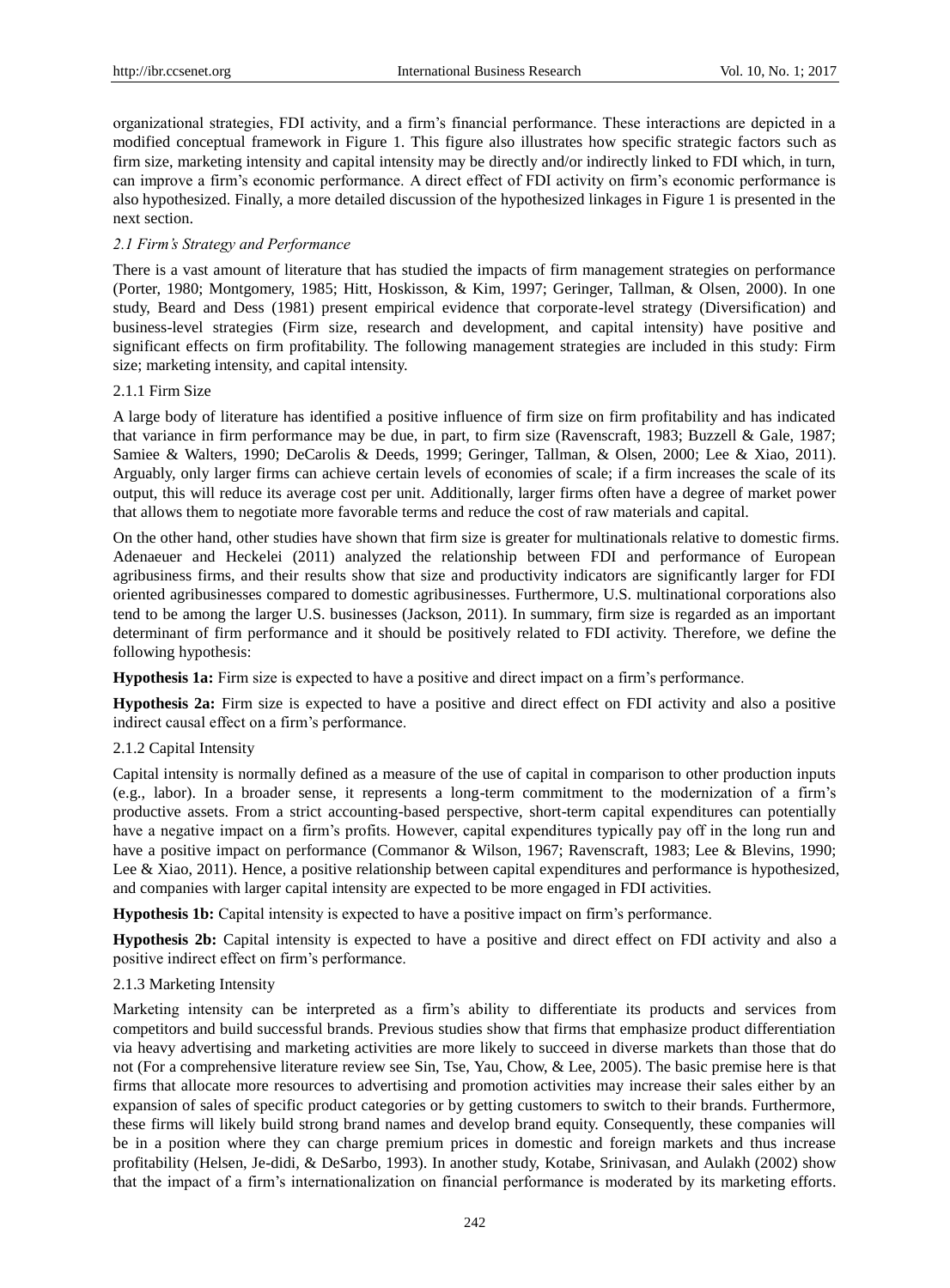On the other hand, Morck and Yeung (1991, 2001) showed that cross-industry diversification, geographic diversification, and firm size add value in the presence of intangibles related to research and development (R&D) or advertising, but destroy value in their absence. This is because diversification may exacerbate agency problems between shareholders and managers and, for instance, more diversified firms are harder to control than one-industry firms, and management may be less transparent to investors. Furthermore, diversification makes it harder for the board and investors to identify incompetent managements. Finally, Krasnikov and Jayachandran (2011) present evidence that a firm's marketing capability has a stronger impact on its performance than R&D and other operations capabilities. The present study hypothesizes that increases in marketing intensity will enhance FDI activities and result in financial gains.

**Hypothesis 1c:** Marketing intensity is expected to have a positive and direct impact on firm's performance.

**Hypothesis 2c:** Marketing intensity is expected to have a positive and direct effect on FDI activity as well as a positive but indirect causal effect on firm's performance.

#### *2.2 FDI Activity and Performance*

Although FDI activity is commonly motivated by profit maximization, there still is an ongoing discussion on the nature and size of the impacts that FDI has on corporate growth and financial performance. In a study of German manufacturers, Arnold and Hussinger (2010) concluded that only the top performing firms find it profitable to set up foreign establishments closer to their foreign customers. Numerous studies have shown the positive effects of international diversification on a business' value (Morck & Yeung 1991; Bodnar, Tang, & Weintrop*,* 1999; Morck & Yeung, 2001). Similarly, Love, Roper, and Du., 2009 identifies strong theoretical and empirical evidence of a positive relation between foreign ownership and business performance. Furthermore, foreign owned firms tend to outperform their domestic counterparts in terms of productive and technological capabilities (Singh and Montgomery, 1987). In a recent study, Chang and Rhee (2011) demonstrate that for companies with superior internal resources and capabilities, FDI expansion enhances their performance. Ecer, Ulutagay, and Nasiboglu (2011) analyze FDI and financial performance for different industries in Turkey. Their results show a positive effect of FDI on financial performance in the "food, beverages and tobacco", "clothing", "other manufacturing" and "electrical equipment." Interestingly, FDI has a negative effect on financial performance on the remaining industries. In another study, Garcia-Fuentes, Ferreira, and Kennedy (2012) used hierarchical regression and path analysis and found a positive and direct effect of FDI on performance of U.S. agribusiness and a complementary effect between FDI and firm strategic factors.

Other studies have contradicted the hypothesis of a positive relationship between FDI and financial performance and found multinationals trading at a discount value relative to domestic firms (Christophe & Pfeiffer, 1998; Click & Harrison, 2000). Moreover, Denis, Denis, and Yost (2002) found that global diversification reduced shareholder value by 18 percent while industrial diversification resulted in 20 percent loss. Doukas (1995) argues that firms that diversify production around their core resources are more profitable than those diversifying more broadly. Despite mixed evidence, it is hypothesized that U.S. manufacturers engaged in FDI activities should achieved a higher economic performance due to direct and indirect effects.

**Hypothesis 1d:** FDI activity is expected to have a positive and direct effect on firm's performance.

**Hypothesis 2d:** FDI activity is expected to have a positive and indirect effect on firm's performance.

**Hypothesis 3d:** The relationship between the selected strategic factors and firm's performance is expected to be positively moderated by FDI activity.

#### **3. Method**

#### *3.1 Data Collection and Sample*

The initial sample is comprised of 7,889 publicly traded U.S.-based manufacturing firms. However, the sample size was reduced to 518 firms because only those firms with data on foreign assets and total assets were included. Finally, and based on data availability, a sample of 382 firms was used for the after-tax return on assets (ROA) analysis, whereas a sample of 375 firms was used for the after-tax return on sales (ROS) analysis. COMPUSTAT was the main database for all variables for the period from 2003 to 2010. Different business segments for each firm were also obtained from COMPUSTAT Industry Segment files (see Table 2). All financial figures are expressed in 2005 US\$ using U.S. Department of Commerce, Bureau of Economic Analysis GDP deflator. The final sample of U.S. manufacturers used in this study is an unbalanced panel with outlier values from all variables removed.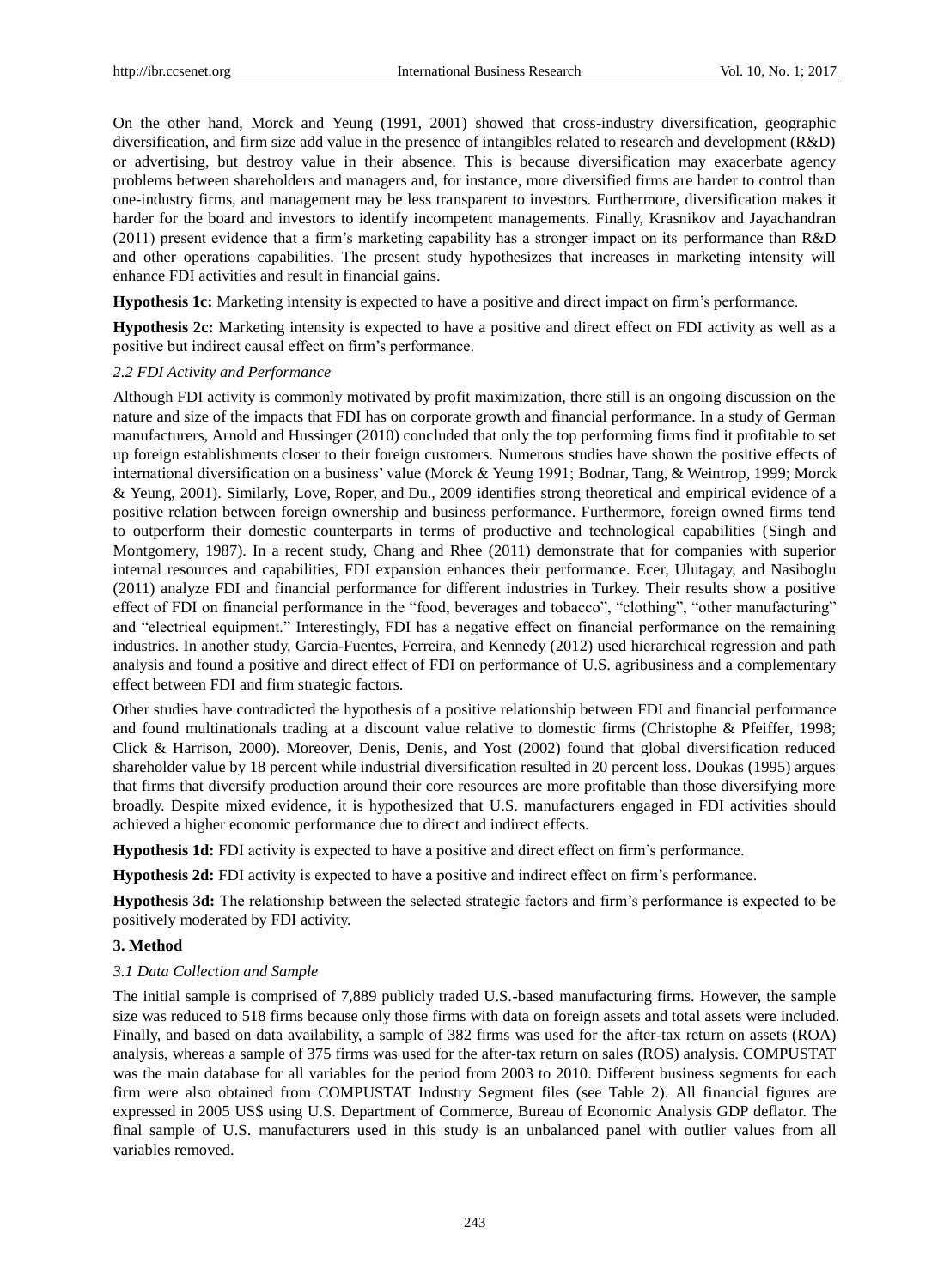#### Table 2. Manufacturing Firms by Sample and Major Group

| Major group name                                                                     | Major group | Firm | Firm |
|--------------------------------------------------------------------------------------|-------------|------|------|
|                                                                                      | No.         | No.  | No.  |
| Food and kindred products                                                            | 20          | 19   | 19   |
| Textile mill products                                                                | 22          | 5    | 5    |
| Apparel and other finished products made from fabrics and similar materials          | 23          | 9    | 8    |
| Lumber and wood products, except furniture                                           | 24          |      |      |
| Furniture and fixtures                                                               | 25          | 4    | 4    |
| Paper and allied products                                                            | 26          |      |      |
| Printing, publishing, and allied industries                                          | 27          | 6    | 6    |
| Chemicals and allied products                                                        | 28          | 53   | 52   |
| Petroleum refining and related industries                                            | 29          | 2    |      |
| Rubber and miscellaneous plastics products                                           | 30          | 10   | 9    |
| Leather and leather products                                                         | 31          | 4    | 4    |
| Stone, clay, glass, and concrete products                                            | 32          | 5    | 5    |
| Primary metal industries                                                             | 33          | 4    | 4    |
| Fabricated metal products, except machinery and transportation equipment             | 34          | 15   | 15   |
| Industrial and commercial machinery and computer equipment                           | 35          | 65   | 65   |
| Electronic and other electrical equipment and components, except computer equipment  | 36          | 89   | 85   |
| Transportation equipment                                                             | 37          | 8    | 8    |
| Measuring, analyzing, and controlling instruments; photographic, medical and optical | 38          | 65   | 66   |
| goods; watches and clocks                                                            |             |      |      |
| Miscellaneous manufacturing industries                                               | 39          | 11   | 11   |
| ROA sample                                                                           |             | 382  |      |
| ROE sample                                                                           |             |      | 375  |

*Note.* Authors' Calculations using data from COMPUSTAT and the SIC code manual at www.osha.gov

### *3.2 Description of Variables*

Three firm-level strategic factors were selected to evaluate their effects on FDI activity: (1) firm size, (2) marketing intensity, and (3) capital intensity. As a proxy for firm size, this study uses the log value of total assets (COMPUSTAT Item 6). The marketing intensity variable is represented by selling, general and administrative expenditures divided by total sales (COMPUSTAT Item 189). The ratio of a firm's net amount of plant and equipment to its total assets is used to measure capital intensity (COMPUSTAT Item 8).

It has been argued that leverage can affect a firm's value (Buhner, 1987; Hitt & Smart, 1994). Thus, firm leverage is also included in the analysis as a control variable and to mitigate the variation in firm performance due to differences in capital structure. The argument here is that a firm with higher leverage will likely have more difficulties raising funds to finance its projects, and thus will incur more unfavorable valuation (Lang, Ofek, & Stulz, 1996). In this study leverage is represented by the ratio of a firm's long-term debt to its total assets (COMPUSTAT Item 9), and it is expected to have a negative effect on firm performance.

Previous studies have selected different measures of a firm's multinationality and FDI activity. The current study selected the ratio of foreign assets to total assets as a proxy for FDI activity (Hennart, 2011). This is different from other studies that use foreign sales as a proxy for FDI, but foreign sales include exports sales that are not part of FDI. As measures for accounting-based performance this study uses ROA and ROS. Specifically, ROA is the ratio of after tax income to a firm's total assets (COMPUSTAT Item 172), and it measures profitability relative to the total amount of assets the owners have invested in the business. ROA is also used to examine the efficiency with which a company uses its resources. ROS is the ratio of after tax income to a firm's total sales (COMPUSTAT Item 12), and it is often used as a measure of a firm's operational efficiency as well as its profitability.

#### **4. Results**

#### *4.1 Unidirectional Relationships between Firms' Strategic Factors, FDI Activity, and Performance*

Hierarchical regression analysis is first used to analyze direct and indirect effects of FDI activity on performance of U.S. manufactures as depicted in Figure 1. Path analysis is also employed to examine the relationships between strategic factors, FDI activity and financial performance. Path analysis is recommended in the absence of a well-developed theoretical framework and can be helpful in the refinement of a theoretical model (Zahra & Das, 1993).

Because this study uses an unbalanced panel data set, we test for serial correlation and heteroskedasticity after the pooled OLS estimations using the method proposed by Wooldridge (2002, p.176). The test for serial correlation assumes a first-order autoregressive error process  $u_{it} = \rho_1 u_{i,t-1} + e_{it}$ . The null hypothesis of no serial correlation suggests that  $\rho_1 = 0$ . To test this null hypothesis, we run the regression  $y_{it} = X_{it} \beta + \rho_1 u_{it-1} + e_{it}$ ,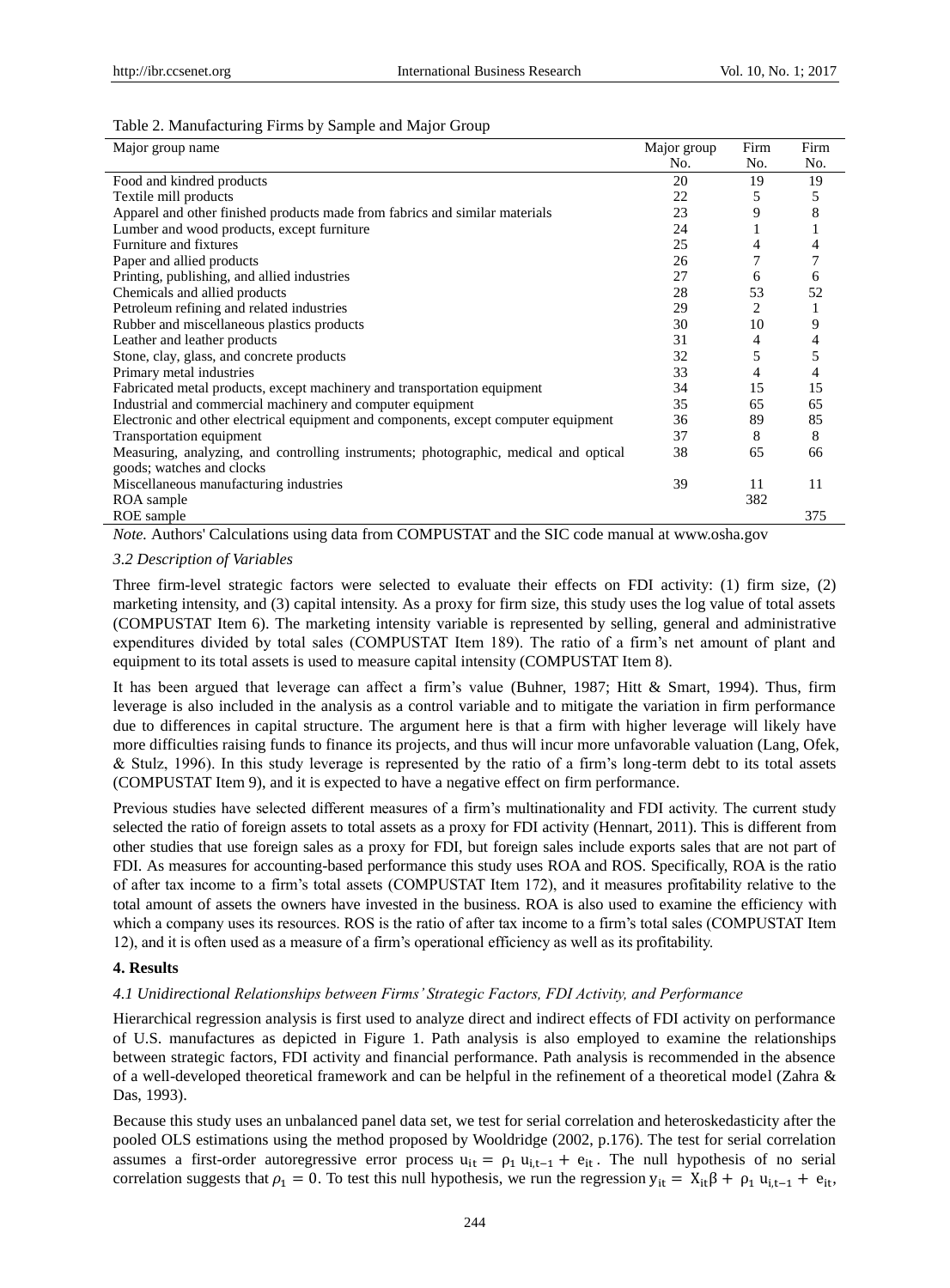where  $t = 1, ..., T$ ,  $i = 1, ..., N$ , and  $u_{it}$  is replaced by the residuals from a pooled OLS regression. Next conduct a robust *t*-test on the coefficient of u<sub>i,t−1</sub>. An advantage of this test is that it can be used whether or not  $X_{it}$ is strictly exogenous. To conduct a test for heteroskedasticity, we run the regression  $u_{it}^2 = \omega_0 + \omega_1 y_{it} +$  $\omega_2$   $y_{it}^2$  +  $a_{it}$ , where  $t = 1, ..., T$ ,  $i = 1, ..., N$ .  $u_{it}$  is replaced by the residuals from the pooled OLS regression, while  $y_{it}$  is replaced by the fitted values from the pooled OLS regression. To test the null hypothesis of no heteroskedasticity, we conduct a robust *F*-test for joint significance of  $y_{it}$  and  $y_{it}^2$ .

Given the above procedure, for both ROA's model 3 and ROS's model 6 in Table 3, we rejected the null hypothesis of no heteroskedasticity and no serial correlation at the 1 percent level. Therefore, because of the presence of heterokedasticity and serial correlation, and following Wooldridge (2002), all regressions use robust estimators with an asymptotic variance of  $\hat{\beta}$ . These estimators are fully robust to arbitrary heteroskedasticity and serial correlation.

Step 1 in the hierarchical multiple regression analysis (Table 3) estimates the direct relationships between the selected strategic factors and the measures of performance. In Step 2, the proxy for FDI activity is added to the regression along with the strategic factors. Finally, Step 3 adds the interactions of the strategic factors with FDI activity all in order to study the moderating effect of FDI on linkages between strategy and performance. To determine whether or not industry dummy variables (defined by two-digit SIC codes) should be included, we tested for their joint significance. As suggested by the *F*-statistic, industry dummies are included in each regression model. Moreover, a yearly time variable was also included in all models. Estimated coefficients of the industry and time dummy variables are not reported due to space considerations.

As shown in Table 3, the estimated models have an  $\mathbb{R}^2$  ranging from 16 to 22 percent. Hypothesis 1a is confirmed with firm size having a positive and significant effect on all models. For capital intensity, results show a positive and significant coefficient in models 3 and 6, when the interactions between FDI and the different strategies are included in the regression. The results for marketing intensity reveal some inconsistencies in terms of signs and statistical significance. While marketing intensity appears to have a significant and positive impact on ROA and ROS when the interactions with FDI are included, this relationship is negative and significant in the absence of those same interactions. As predicted, the leverage variable is very significant and it is associated with lower returns in all six models.

|                          | <b>ROA</b>   |              |               | <b>ROS</b>   |               |               |
|--------------------------|--------------|--------------|---------------|--------------|---------------|---------------|
| Variables                | Model 1      | Model 2      | Model 3       | Model 4      | Model 5       | Model 6       |
| Constant                 | 3.4679*      | $3.4211*$    | 3.5808*       | 4.9595**     | $4.7606**$    | $4.8620**$    |
| Ln Firm size             | $0.0751***$  | $0.0758***$  | $0.0756***$   | $0.0889***$  | $0.0922***$   | $0.0900$ ***  |
| Ln Capital int.          | 0.0099       | 0.0101       | $0.0339***$   | 0.0049       | 0.0059        | $0.0216***$   |
| Ln Marketing int.        | $-0.0224**$  | $-0.0226**$  | $0.0231**$    | $-0.0126$    | $-0.0134*$    | $0.0204**$    |
| Ln Leverage              | $-0.0096***$ | $-0.0097***$ | $-0.0097$ *** | $-0.0395***$ | $-0.0402$ *** | $-0.0409$ *** |
| Ln FDI                   |              | $-0.0011$    | $0.0701$ ***  |              | $-0.0052$     | $0.0486***$   |
| Ln Firm size*Ln FDI      |              |              | $-0.0001$     |              |               | $-0.0004$     |
| Ln Marketing int.*Ln FDI |              |              | $0.0317***$   |              |               | $0.0243***$   |
| Ln Capital int.*Ln FDI   |              |              | $0.0155***$   |              |               | $0.0104***$   |
| <b>Industry Dummy</b>    | yes          | yes          | yes           | yes          | yes           | yes           |
| Time                     | $-0.0018*$   | $-0.0018*$   | $-0.0018*$    | $-0.0026**$  | $-0.0025**$   | $-0.0025**$   |
| R-squared                | 0.1568       | 0.1569       | 0.1973        | 0.1942       | 0.1969        | 0.2217        |
| Obs.                     | 1496         | 1496         | 1496          | 1465         | 1465          | 1465          |
| F-statistic              | 2.65         | 2.63         | 2.43          | 4.14         | 4.00          | 2.50          |
| p-value                  | 0.0003       | 0.0003       | 0.0010        | 0.0000       | 0.0000        | 0.0007        |

Table 3. Simultaneous Effects of Strategic Factors and FDI on Firm's Economic Performance

*Note.* Asterisks indicate significance at the 10 percent (\*), 5 percent (\*\*), and 1 percent (\*\*\*) level respectively.

Industry dummies were included but are not displayed to save space. The p-value is for the F-statistic and suggests that industry dummies should be included in the econometric specification. The standards errors are robust to heteroskedasticity and serial correlation.

The effect of FDI is negative and nonsignificant for both measures of performance in models 2 and 5, but it becomes positive and significant in models 3 and 6. The addition of the FDI variable and the interaction terms in models 3 and 6 increased the multiple-squared correlation coefficient  $(R^2)$ , which indicates improvements in the explanatory power of the models. Note that the interactions between FDI and marketing intensity and FDI and capital intensity have the expected positive impacts on both measures of performance and are very significant. Thus, step 3 suggests a direct positive impact of FDI on financial performance and complementary effects of FDI with some strategic factors on performance. However, the interaction between FDI and firm size is negative and nonsignificant. Some research tested linear relationships between multinational activity and firm's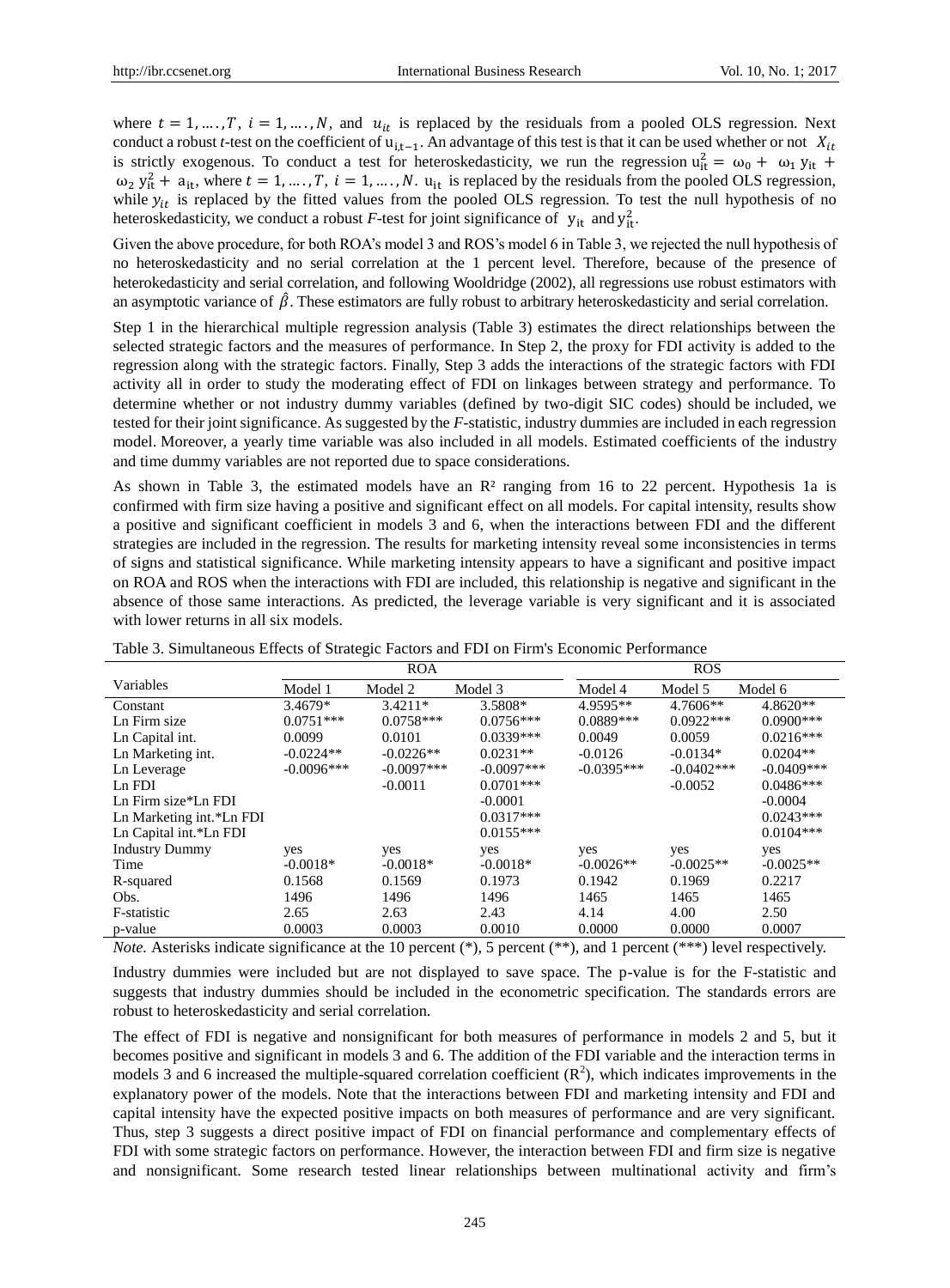performance and found negative effects of multinational activity on firm's performance (Brewer, 1981; Collins, 1990; Denis, Denis & Yost, 2002; Geringer, Tallman, & Olsen, 2000; Michel & Shaked, 1986; Siddharthan & Lall, 1982). The unexpected negative effect of FDI on performance in models 2 and 5 and the negative effects of the interactions between FDI and firm size in models 3 and 6 is likely to be the result of specifying a linear relationship between FDI and performance. Further, Kundu and Hsu (2003), and Lu and Beamish (2004) suggest that that the relationship between multinational activity and performance is cubic rather than linear.

#### *4.2 Sequential Relationships between Firm Strategic Factors, FDI Activity, and Performance*

4.2.1 Findings from Path Analysis: Direct Linkages between Firm Strategy, FDI Activity, and Performance

Path analysis is used to describe the direct dependencies among a set of hypothesized explanatory variables, and it involves staging or building the model through several regression stages in order to also discover the indirect effects among the model's variables. This method allows for a better understanding of how the hypothesized relationships might occur and through which paths. The staged model is the same general model used in the hierarchical regression analysis. Although these are two different methodologies, the results from the path analysis, shown in Figure 2 and Table 4, confirm some of the findings from the hierarchical regression analysis. FDI activity has a positive and highly significant direct effect on both measures of financial performance, which supports hypothesis 1d stating that increases in FDI activity will have a positive effect on financial performance of U.S. manufacturers. On the other hand, strategic factors were found to have an effect on FDI activity, although with mixed results. Firm size and capital intensity have positive and highly significant effects on FDI activity, supporting hypotheses 2a and 2b. On the other hand, marketing intensity has a negative impact on FDI activity, thus contradicting hypothesis 2c.



Figure 2. Results of Path Analysis Explaining the Sequential Linkages between Strategic Factors, FDI Activity, and the Firm Economic Performance

 $*p < 0.10, **p < 0.05, **p < 0.01$ 

Note 1: Values indicate the standardized estimate of the path coefficient.

Note 2: Indirect effects of strategic factors on the firm's economic performance are exhibit in table three – Decomposition of Path Variance.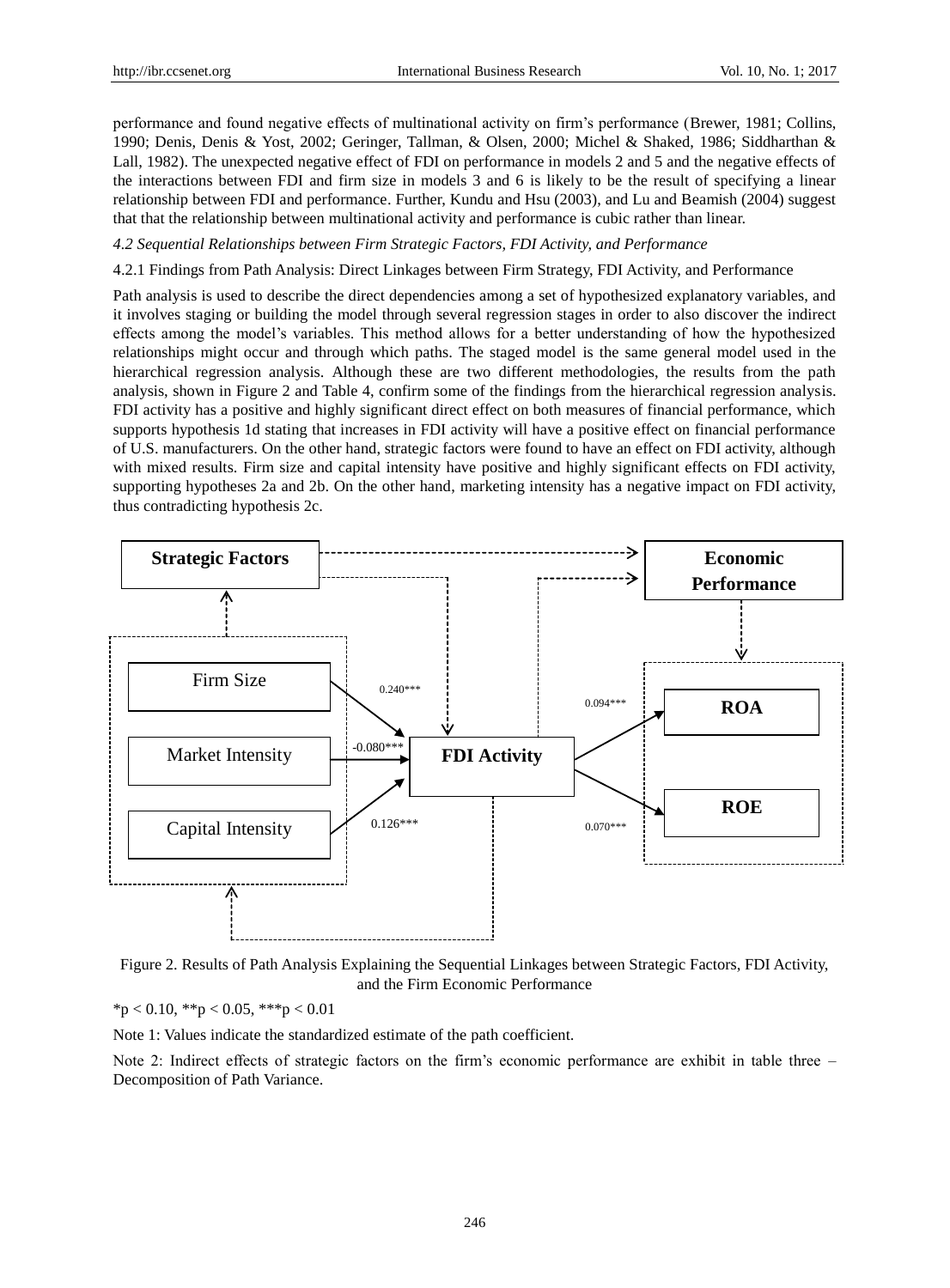|  |  | Table 4. Causal Linkage between Strategic Factors and FDI and Firm's Economic Performance |
|--|--|-------------------------------------------------------------------------------------------|
|  |  |                                                                                           |

| Proposed relationship                                                                          | Estimate            |
|------------------------------------------------------------------------------------------------|---------------------|
| Direct linkages between firm strategic factors and FDI activity                                |                     |
| FDI = 0.2398 (Firm size)*** + 0.1258 (Capital intensity)***                                    |                     |
| $-0.0796$ (Marketing intensity)*** $-0.0298$ (firm leverage)                                   |                     |
| Firm size on FDI activity                                                                      | $0.2398(9.06)$ ***  |
| Capital intensity on FDI activity                                                              | $0.1258(4.60)$ ***  |
| Marketing intensity on FDI activity                                                            | $-0.0796(2.87)$ *** |
| Firm leverage on FDI activity                                                                  | $-0.0298(1.09)$     |
|                                                                                                |                     |
| Direct linkages between FDI activity and firm economic performance                             |                     |
| FDI activity on return on assets (ROA)                                                         | $0.0937(3.65)$ ***  |
| FDI activity on return on sales (ROS)                                                          | $0.0691(2.66)$ ***  |
|                                                                                                |                     |
| Direct linkages between firm strategic factors and performance                                 |                     |
| Firm size on ROA                                                                               | $0.2997(13.00)$ *** |
| Capital intensity on ROA                                                                       | $0.0856(3.57)$ ***  |
| Marketing intensity on ROA                                                                     | $-0.0568(2.36)$ **  |
| Firm leverage on ROA                                                                           | $-0.1972(8.35)$ *** |
| Firm size on ROS                                                                               | $0.2570(10.87)$ *** |
| Capital intensity on ROS                                                                       | $0.0433(1.77)*$     |
| Marketing intensity on ROS                                                                     | $-0.1225(5.05)$ *** |
| Firm leverage on ROS                                                                           | $-0.1765(7.35)$     |
|                                                                                                |                     |
| Direct linkages between FDI activity and firm strategic factors (ROA case)<br>FDI on firm size | $0.2910(12.29)$ *** |
| FDI on capital intensity                                                                       | $0.2093(8.46)$ ***  |
| FDI on marketing intensity                                                                     | $-0.2029(8.18)$ *** |
| FDI on firm leverage                                                                           | $0.1183(4.64)$ ***  |
|                                                                                                |                     |
| Direct linkages between FDI activity and firm strategic factors (ROS case)                     |                     |
| FDI on firm size                                                                               | $0.2910(12.29)$ *** |
| FDI on capital intensity                                                                       | $0.2093(8.46)$ ***  |
| FDI on marketing intensity                                                                     | $-0.2029(8.18)$ *** |
| FDI on firm leverage                                                                           | $0.1183(4.64)$ ***  |
|                                                                                                |                     |
| Indirect linkages between FDI activity and firm economic performance                           |                     |
| FDI activity on return on assets (ROA)                                                         | $0.0933(7.04)$ ***  |
| FDI activity on return on sales (ROS)                                                          | $0.0878(6.87)$ ***  |

*Note.* Asterisks indicate significance at the 10 percent (\*), 5 percent (\*\*), and 1 percent (\*\*\*) level respectively. Values in parenthesis are t-values.

4.2.2 Findings from Path Analysis: Direct and Indirect Effects of Firm Strategy and FDI Activity on Performance

Path analysis allows for simultaneous analysis of multiple causal relationships among variables, both direct and indirect. While direct effects represent a directional relation between two variables, indirect effects are the effect of an independent variable on a dependent variable through one or more intervening or mediating variables. In the context of this study, FDI is again expected to have a direct effect on performance; however, additional indirect effects of FDI on financial performance are also presented in Figure 1. Firm strategies affect FDI, which in turn affects financial performance. Finally, FDI indirect effects are measured by the interactions between firm strategies and FDI activity. The indirect effect of FDI on performance, as shown in table 4, is related to hypothesis 2d, and it is represented by the effect of FDI on performance through firm strategic factors (see figure 1). This effect is computed via the sum of the products of the estimates of strategic factors on performance and the estimates of FDI on firm strategic factors for each strategic factor (see table 4).

Table 5 shows the output of the path analysis with the direct and indirect estimates as well as the t-values. Table 5 also includes the computation of sequential and causal effects of firm strategic factors and FDI activity on the two measures of performance. Again, FDI activity has a significant direct and indirect positive effect on both performance measures. Such strong evidence is consistent with hypotheses 1d and 2d, and confirms that FDI is a managerial strategy with significant and positive implications for the U.S. manufactures' overall performance.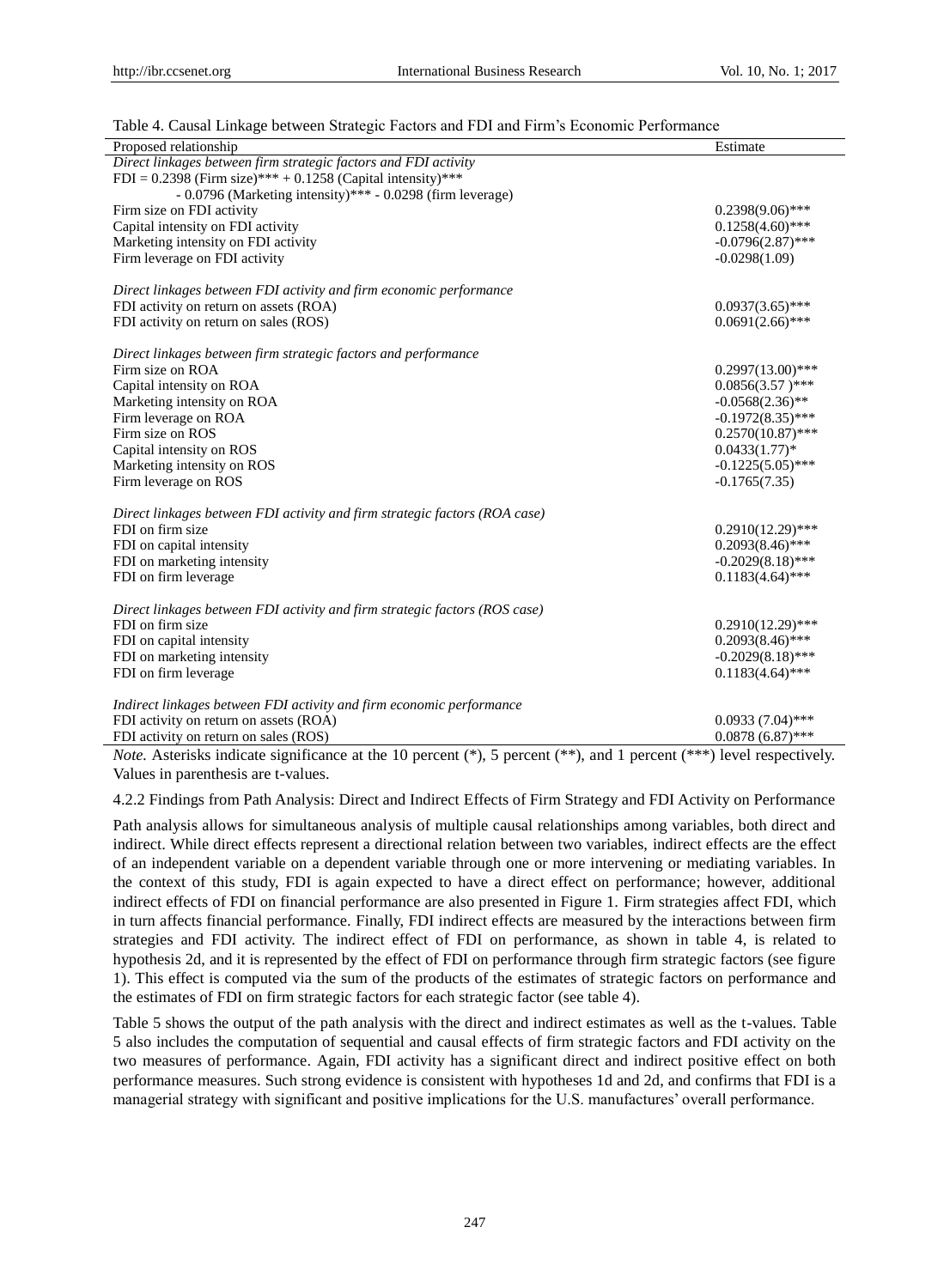|                                           | <b>ROA</b>               |                          |             | <b>ROS</b>               |                          |             |
|-------------------------------------------|--------------------------|--------------------------|-------------|--------------------------|--------------------------|-------------|
| Variables                                 | Direct                   | Indirect                 | Total       | Direct                   | Indirect                 | Total       |
| FDI direct effect <sup>b</sup>            | 0.0937                   | $\overline{\phantom{0}}$ | $0.0937***$ | 0.0691                   | $\overline{\phantom{a}}$ | $0.0691**$  |
| FDI Indirect (causal) effect <sup>c</sup> | $\overline{\phantom{0}}$ | 0.0933                   | $0.0933***$ | $\overline{\phantom{a}}$ | 0.0878                   | $0.0878***$ |
| Firm size                                 | -                        | 0.0225                   | $0.0225***$ | $\overline{\phantom{a}}$ | 0.0182                   | $0.0182**$  |
| Capital intensity                         | $\overline{\phantom{0}}$ | 0.0118                   | $0.0118***$ | $\overline{\phantom{0}}$ | 0.0094                   | $0.0094**$  |
| Marketing intensity                       | $\overline{\phantom{0}}$ | $-0.0075$                | $-0.0075**$ | $\overline{\phantom{0}}$ | $-0.0045$                | $-0.0045*$  |
| Firm Leverage                             | -                        | $-0.0028$                | $-0.0028$   | $\overline{\phantom{0}}$ | $-0.0069$                | $-0.0069**$ |

|  |  |  |  | Table 5. Sequential Effects of Strategic Factors and FDI on Firm's Economic Performance <sup>a</sup> |
|--|--|--|--|------------------------------------------------------------------------------------------------------|
|  |  |  |  |                                                                                                      |

*Note.* a. The values are standardized coefficients. b. Direct effect of FDI activity on the firm's performance from Strategy Factors  $\rightarrow$  FDI activity  $\rightarrow$  Performance (S-FDI-P) paradigm. c. Indirect effect of FDI activity on the firm performance from FDI activity  $\rightarrow$  Strategic Factors  $\rightarrow$  Performance (FDI-S-P) paradigm.

While the results from the hierarchical regression (Table 3) and path analysis (Table 4 and 5) present evidence of a positive contribution of FDI to manufacturers' profitability, they also reveal some other important implications. As shown in Table 3, FDI appears to have a detrimental impact on performance before its interactions with all the strategic factors are included in Step 3. On the other hand, a positive and significant relationship is found between several interactions terms and both measures of performance. This leads us to investigate the existence of some thresholds for firm strategy and their relation to FDI's effect on firm performance. For this purpose, we use hierarchical regression analysis and show them in Table 6. Note that the models include one interaction at a time, and they explain between 16 and 21 percent of the variance of the performance variables. Note that FDI is positive in all the models for both ROA and ROS, positive and significant in Models 2 and 3 for ROA, and positive and significant in Model 5 for ROS. Interestingly, the interaction between FDI and marketing intensity is positive and highly significant for both measures of firm performance. Positive signs are found on the interactions between FDI and capital intensity, but only significant for ROA. And, even though we expected a positive interaction between FDI and firm size, Table 6 shows that this interaction is negative and insignificant for both measures of performance.

|                          | <b>ROA</b>    |               |              | <b>ROS</b>   |              |               |
|--------------------------|---------------|---------------|--------------|--------------|--------------|---------------|
| Variables                | Model 1       | Model 2       | Model 3      | Model 4      | Model 5      | Model 6       |
| Constant                 | 3.2036        | 3.4198*       | $3.5073*$    | 4.5785**     | 4.7475**     | 4.8236**      |
| Ln Firm size             | $0.0626***$   | $0.0783***$   | $0.0744***$  | $0.0813***$  | $0.0934***$  | $0.0916***$   |
| Ln Capital int.          | 0.0101        | $0.0100*$     | $0.0219**$   | 0.0059       | 0.0056       | $0.0125*$     |
| Ln Marketing int.        | $-0.0230**$   | 0.0107        | $-0.0219**$  | $-0.0138*$   | 0.0122       | $-0.0131*$    |
| Ln Leverage              | $-0.0097$ *** | $-0.0099$ *** | $-0.0095***$ | $-0.0404***$ | $-0.0408***$ | $-0.0401$ *** |
| Ln FDI                   | 0.0088        | $0.0278***$   | $0.0147*$    | 0.0031       | $0.0185**$   | 0.0035        |
| Ln Firm size*Ln FDI      | $-0.0021$     |               |              | $-0.0018$    |              |               |
| Ln Marketing int.*Ln FDI |               | $0.0237***$   |              |              | $0.0187***$  |               |
| Ln Capital int.*Ln FDI   |               |               | $0.0077**$   |              |              | 0.0042        |
| <b>Industry Dummy</b>    | yes           | yes           | yes          | yes          | yes          | yes           |
| Time                     | $-0.0017*$    | $-0.0018*$    | $-0.0018*$   | $-0.0024**$  | $-0.0024**$  | $-0.0025**$   |
| R-squared                | 0.1582        | 0.1795        | 0.1619       | 0.1980       | 0.2124       | 0.1987        |
| Obs.                     | 1496          | 1496          | 1496         | 1465         | 1465         | 1465          |
| F-statistic              | 2.56          | 2.40          | 2.58         | 3.66         | 2.36         | 4.03          |
| p-value                  | 0.0005        | 0.0012        | 0.0005       | 0.0000       | 0.0015       | 0.0000        |

Table 6. Effects of Firm Strategic Factors and FDI on Firm's Economic Performance

*Note.* Asterisks indicate significance at the 10 percent  $(*)$ , 5 percent  $(**)$ , and 1 percent  $(***)$  level respectively. Industry dummies were included but are not displayed to save space. The p-value is for the F-statistic and suggests that industry dummies should be included in the econometric specification. The standards errors are robust to heteroskedasticity and serial correlation. Ln is the natural logarithm operator.

The positive sign on FDI in all the models in Table 6 suggests that there is no threshold<sup>1</sup> for firm's strategy. Therefore, for ROA, in Models 2 and 3, the coefficients on FDI and the interaction terms are positive and significant and suggest that FDI has an unambiguously positive effect on performance. For ROS, Model 5 shows that FDI has an unambiguously positive effect on performance, while Model 6 is only qualitatively similar to model 5 because of non-significant coefficients on FDI and the interaction term. Additionally, a positive sign and

interaction term positive, or firm strategy  $\geq$  (- $\frac{\beta}{\alpha}$ )  $\frac{PFDI}{\beta_{interaction term}}$ ). But, when both estimates are positive (negative) that is

interpreted has FDI activity having a positive (negative) effect on performance.

 $\overline{a}$ 

<sup>&</sup>lt;sup>1</sup>The proper threshold of a strategic factor is represented by value of a strategy that makes the sum of FDI activity and the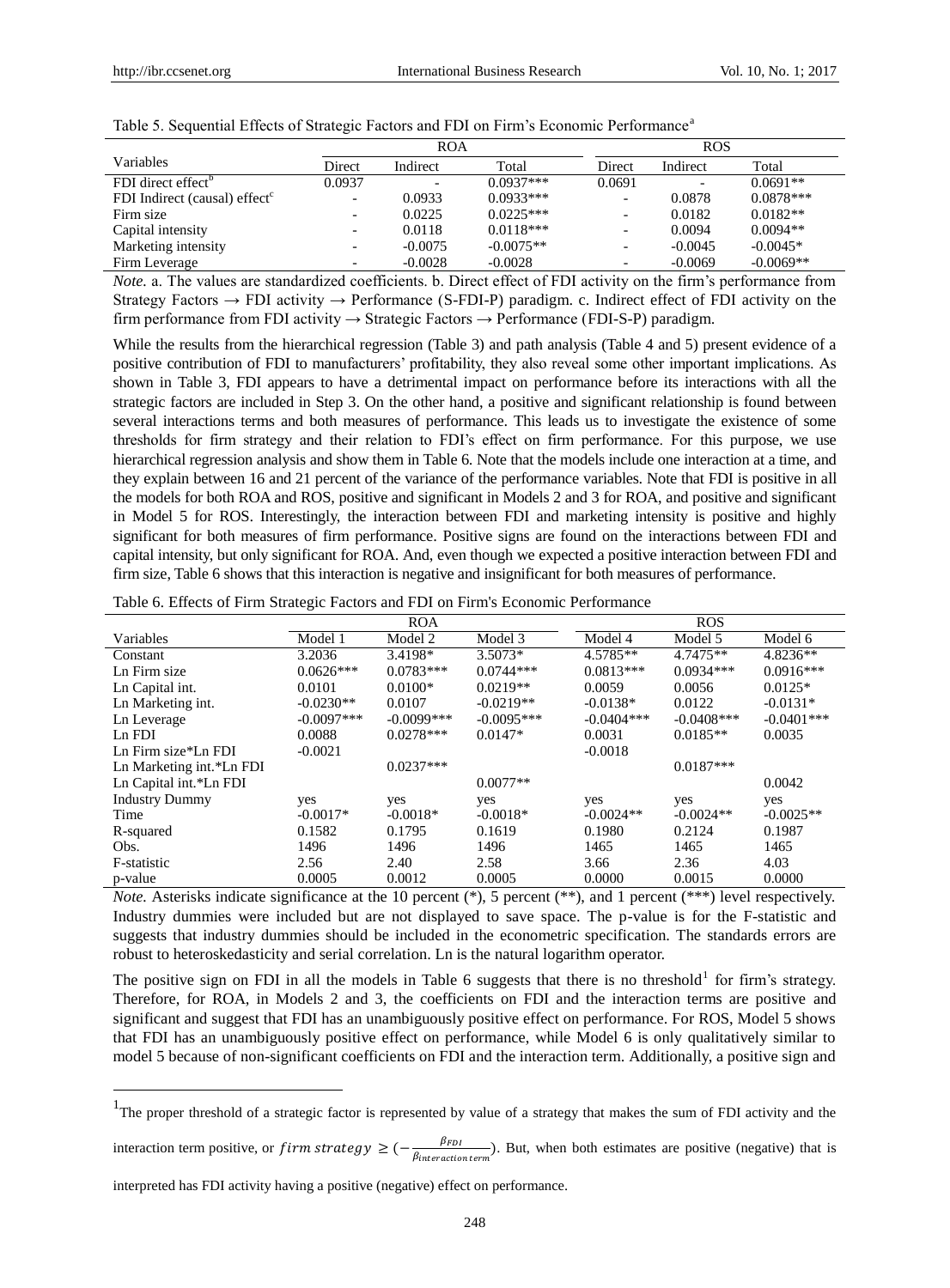significant interaction term suggests that FDI and firm strategy have a complementary effect on firm performance. That is, the positive effect of FDI on performance increases in magnitude with increases in marketing and capital intensity in the case of ROA. For ROS, there is a complementarity effect between FDI and marketing intensity. Additionally, because each model incorporates FDI and each firm strategy together with their products, the significance of the interaction terms cannot be the result of the omission of any of these factors.

In summary, the results in Table 6 indicate that FDI has a clear positive effect on firm performance that also complements some firm strategies' effect on performance. More specifically, findings present evidence of positive effects of marketing intensity and capital intensity on ROA, and of marketing intensity on ROS. These positive effects are reinforced when a firm is engaged in FDI activity.

## **5. Concluding Remarks and Future Research**

This empirical study analyzed the relationships between firm-level strategic factors, FDI activity, and financial performance for a sample of U.S.-based multinational manufacturers. The most important findings are: (1) strong evidence of a positive direct effect of FDI activity on performance for both measures of performance; and (2) the complementary effect between FDI and marketing intensity and FDI and capital intensity (positive and significant interaction terms). These results support the argument of a positive relation between international diversification and firm's value (Morck & Yeung 1991; Bodnar, Tang, & Weintrop*,* 1999; Morck & Yeung 2001), and a positive relation between foreign ownership and business performance (Love, Roper, & Du., 2009). However, the estimate on the interaction term between FDI and firm size is negative though nonsignificant. This negative coefficient it is likely to be the result of testing a linear relationship between FDI and performance.

The findings of this study contribute to the understanding of the relationship between FDI and the financial performance of U.S. manufactures. Moreover, these results provide guidance to manufacturer managers interested in increasing multinational activity and understanding the relationship between firm-level strategic factors and FDI. More specifically, U.S. manufacturing firms can combine FDI activity with some firm strategic factors (marketing and capital intensity) in order to seek improvements in their economic performance. With respect to future research, it would be pertinent to analyze the relationship between FDI, other strategic factors and some other measures of performance.

#### **Disclaimer**

The views expressed in this article do not represent those of the Economic Research Service or the U.S. Department of Agriculture.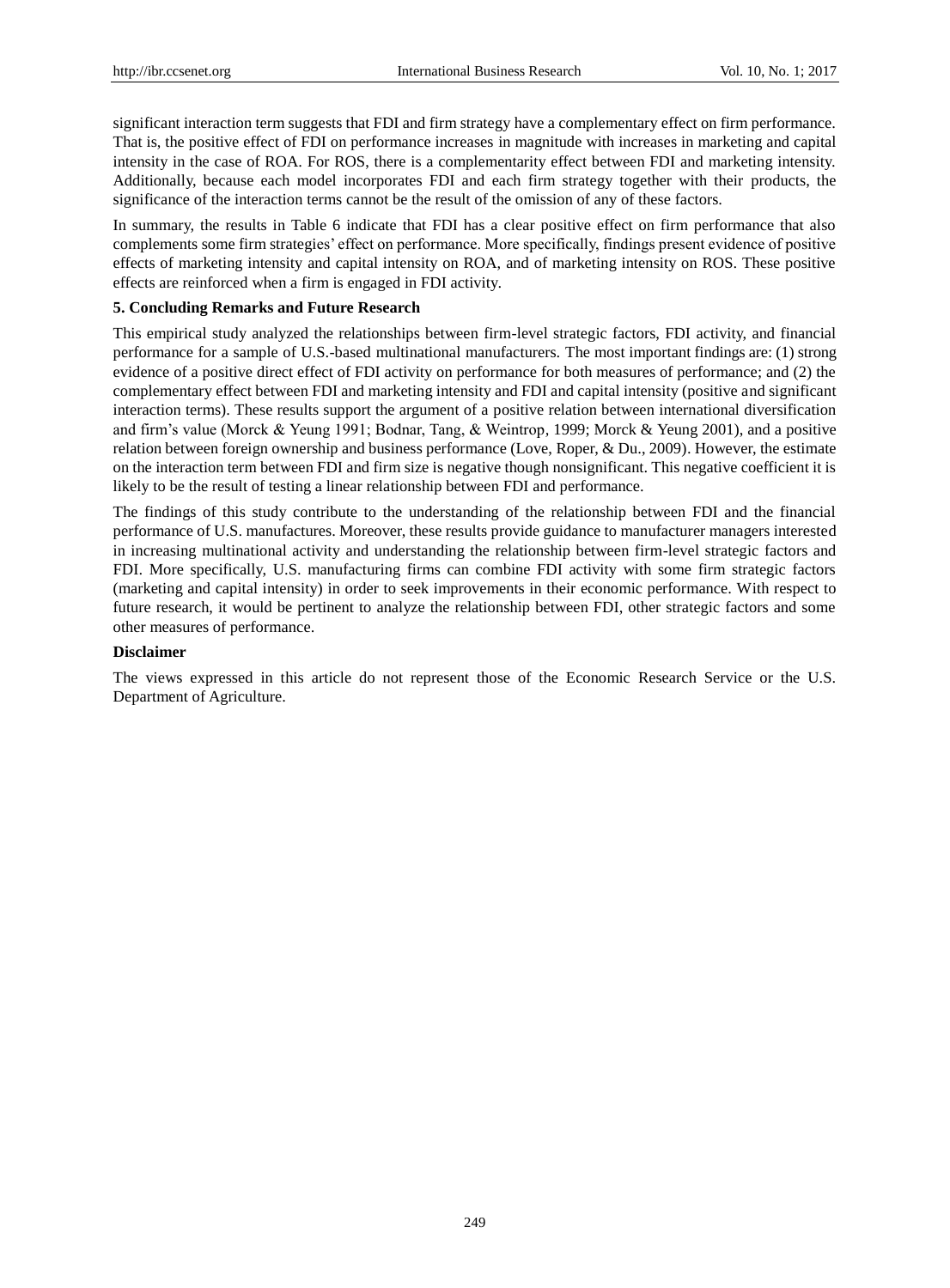#### **References**

- Adenaeuer, L., & Heckelei, T. (2011). Foreign direct investment and the performance of European agribusiness firms. *Journal of Agricultural Economics, 62*(3), 639-654. <https://doi.org/10.1111/j.1477-9552.2011.00300.x>
- Arnold, J. M., & Hussinger, K. (2010). Exports versus FDI in German manufacturing: Firm performance and participation in international markets. *Review of International Economics, 18*(4), 595-606. <https://doi.org/10.1111/j.1467-9396.2010.00888.x>
- Beard, D. W., & Dess, G. G. (1981). Corporate-level strategy, business-level strategy and firm performance. *Academy of Management Journal, 24*(4), 663-668.<https://doi.org/10.2307/256169>
- Bodnar, G. M., Tang, C., & Weintrop, J. (1999). *Both sides of corporate diversification: The value of geographical and industrial diversification*. National Bureau of Economic Research: Cambridge, MA, NBER Working Paper No. 6224.
- Brewer, H. L. (1981). Investor benefits from corporate international diversification. *Journal of Financial and Quantitative Analysis, 16,* 113-126.<https://doi.org/10.2307/2330669>
- Buhner, R. (1987). Assessing international diversification of West German corporations. *Strategic Management Journal, 8,* 25-37[. https://doi.org/10.1002/smj.4250080104](https://doi.org/10.1002/smj.4250080104)
- Buzzell, R. D., & Gale, B. T. (1987). *The PIMS Principles*. The Free Press, New York, NY.
- Chang, S., & Rhee, J. H. (2011). Rapid FDI expansion and firm performance. *Journal of international business studies, 42*(8), 979-994[. https://doi.org/10.1057/jibs.2011.30](https://doi.org/10.1057/jibs.2011.30)
- Christophe, S. E., & Pfeiffer, Jr, R. J. (1998). The valuation of U.S. MNC international operations during the 1990s. Working paper, George Mason University.
- Click, J., & Harrison, F. (2000). *Does multinationality matter? Evidence of value destruction in U.S. multinational corporations*. Working paper, Federal Reserve Board**.**
- Collins, J. M. (1990). A market performance comparison of US firms active in domestic, developed and developing countries. *Journal of International Business Studies, 2,* 271-287. <https://doi.org/10.1057/palgrave.jibs.8490335>
- Commanor, W. S., & Wilson, T. A. (1967). Advertising, market structure and performance. *The Review of Economics and Statistics, 49*(4), 423-440.<https://doi.org/10.2307/1928327>
- Contractor, F. J., Kundu, S. K., & Hsu, C. (2003). A three-stage theory of international expansion: The link between multinationality and performance in the service sector. *Journal of International Business Studies, 34,* 5-18.<https://doi.org/10.1057/palgrave.jibs.8400003>
- DeCarolis, D. M., & Reeds, D. L. (1999). The impact of stock and flows of organizational knowledge on firm performance: An empirical investigation of the biotechnology industry. *Strategic Management Journal, 20*(10), 953-968. [https://doi.org/10.1002/\(SICI\)1097-0266\(199910\)20:10<953::AID-SMJ59>3.0.CO;2-3](https://doi.org/10.1002/%28SICI%291097-0266%28199910%2920:10%3C953::AID-SMJ59%3E3.0.CO;2-3)
- Denis, D. J., Denis, D. K., & Yost, K. (2002). Global diversification, industrial diversification, and firm value. *Journal of Finance, 57*(5), 1951-1979[. https://doi.org/10.1111/0022-1082.00485](https://doi.org/10.1111/0022-1082.00485)
- Doukas, J. (1995). Overinvestment, Tobin's q and gains from foreign acquisitions. *Journal of Banking and Finance, 19*(7), 1285-1303[. https://doi.org/10.1016/0378-4266\(94\)00117-L](https://doi.org/10.1016/0378-4266%2894%2900117-L)
- Dunning, J. H. (1998). *The changing geography of foreign direct investment: Explanations and implications*. In Nagesh Kumar (Ed.), Globalization, foreign direct investment, and technology transfers (pp. 43-89). London: Routledge.
- Ecer, F., Ulutagay, G., & Nasiboðlu, E. (2011). Does foreign ownership affect financial performance? An industrial approach. *Middle Eastern Finance and Economics, 14,* 52-166.
- Garcia-Fuentes, P., Ferreira, G., & Kennedy, P. L. (2012). Economic performance of U.S. multinational agribusinesses: Foreign direct investment and firm strategy. *Agribusiness: An International Journal, 29*(2), 242-255.
- Geringer, J. M., Tallman, S., & Olsen, F. M. (2000). Product and international diversification among Japanese multinational firms. *Strategic Management Journal, 21*(1), 51-80. [https://doi.org/10.1002/\(SICI\)1097-0266\(200001\)21:1<51::AID-SMJ77>3.0.CO;2-K](https://doi.org/10.1002/%28SICI%291097-0266%28200001%2921:1%3C51::AID-SMJ77%3E3.0.CO;2-K)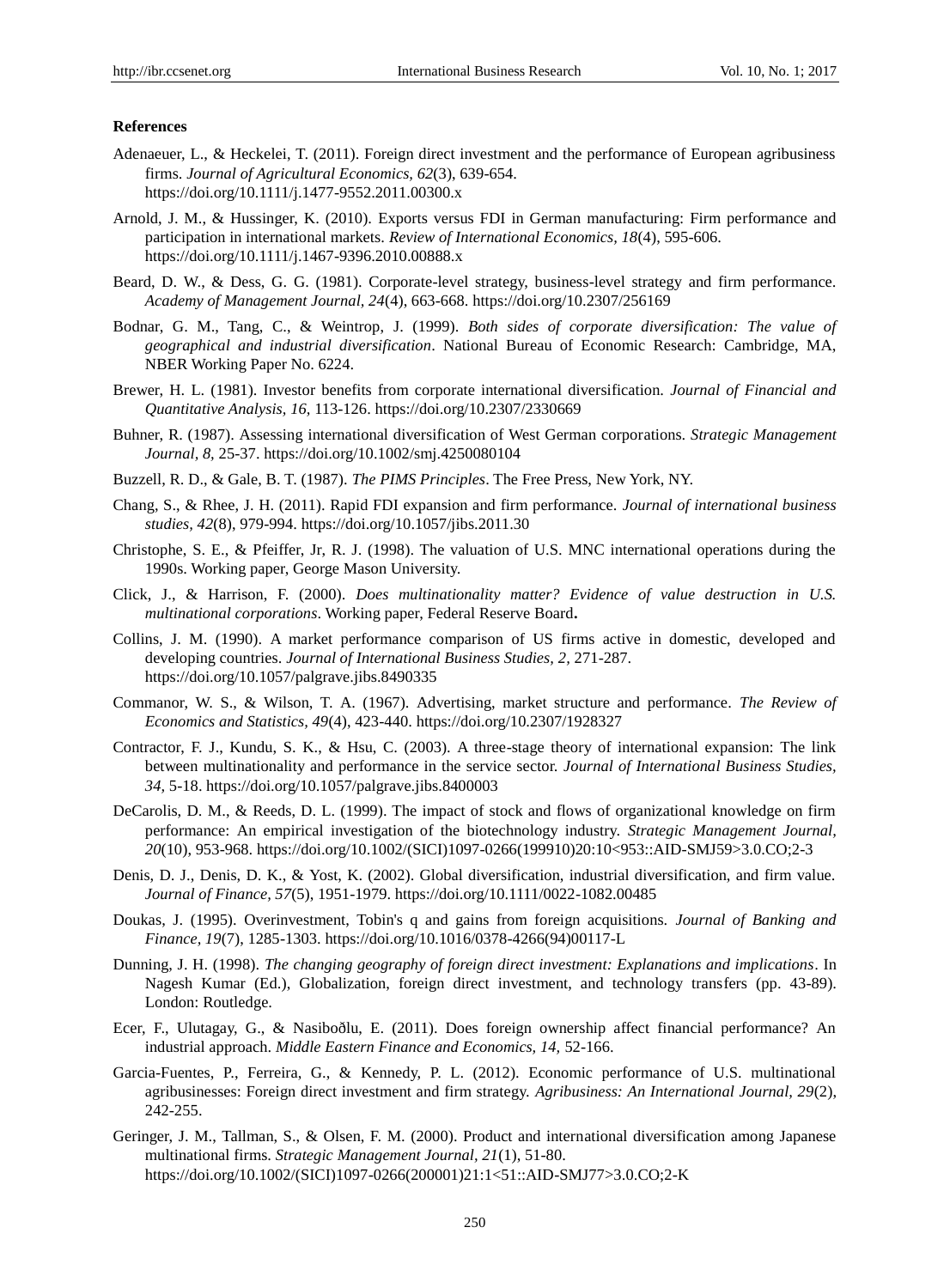- Handy, C., & Henderson, D. (1994). *Assessing the role of foreign direct investment in the food manufacturing industry*. In M.E. Bredahl, P.C. Abbott, and M.R. Reed (Eds.), Competitiveness in international food markets (pp. 203-230). Boulder, CO: Westview Press.
- Helsen, K., Jedidi K.; & DeSarbo, W. S. (1993). A New approach to country segmentation utilizing multinational diffusion patterns. *Journal of Marketing, 57*(4), 60-71[. https://doi.org/10.2307/1252219](https://doi.org/10.2307/1252219)
- Hennart, J. F. (2011). A theoretical assessment of the empirical literature on the impact of multinalionality on performance. *Global Strategy Journal, 1,* 135-151.<https://doi.org/10.1002/gsj.8>
- Hitt, M. A., & Smart, D. (1994). Debt: A disciplining force for managers or a debilitating force for organizations? *Journal of Management Inquiry, 3,* 144-152[. https://doi.org/10.1177/105649269432004](https://doi.org/10.1177/105649269432004)
- Hitt, M. A., Hoskisson, R. E., & Kim, H. (1997). International diversification: Effects on innovation and firm performance in product-diversified firms. *Academy of Management Journal, 40*(4), 767-798. <https://doi.org/10.2307/256948>
- Ibarra-Caton, M. (2010). Direct investment positions for 2009: Country and industry detail. *Survey of Current Business*, July, 20-35.
- Jackson, J. K. (2011). U*.S. direct investment abroad: Trends and current issues*. Congressional Research Service, 1-10.
- Kotabe, M., Srinivasan, S. S., & Aulakh, P. (2002). Multinationality and firm performance: The moderating role of R&D and marketing capabilities. *Journal of International Business Studies, 33*(1), 79-97. <https://doi.org/10.1057/palgrave.jibs.8491006>
- Krasnikov, A., & Jayachandran, S. (2008). The relative impact of marketing, research-and-development, and operations capabilities on firm performance. *Journal of Marketing, 72*(4), 1-11. <https://doi.org/10.1509/jmkg.72.4.1>
- Lang, L. H. P., Ofek, E., & Stulz, R. M. (1996). Leverage, investment, and firm growth. *Journal of Financial Economics, 40,* 3-29. [https://doi.org/10.1016/0304-405X\(95\)00842-3](https://doi.org/10.1016/0304-405X%2895%2900842-3)
- Lee, J., & Blevins, D. E. (1990). Profitability and sales growth in industrialized versus newly industrializing countries. *Management International Review, 30*(1), 87-100.
- Lee, J., & Habte-Giorgis, B. (2004). Empirical approach to the sequential relationships between firm strategy, export activity, and performance in U.S. manufacturing firms. *International Business Review, 13*(1), 101-129.<https://doi.org/10.1016/j.ibusrev.2003.05.003>
- Lee, S., & Xiao, Q. (2011). An Examination of the curvilinear relationship between capital intensity and firm performance for publicly traded U.S. hotels and restaurants. *International Journal of Contemporary Hospitality Management, 23*(6), 862-880.<https://doi.org/10.1108/09596111111153510>
- Love J. H., Roper S., & Du, J. (2009). Innovation, ownership and profitability. *International Journal of Industrial Organization, 27,* 424-434.<https://doi.org/10.1016/j.ijindorg.2008.11.001>
- Lu, J. W., & Beamish, P. W. (2004). International diversification and firm performance: The s-curve hypothesis, *Academy of Management Journal, 47*(4), 598-609.<https://doi.org/10.2307/20159604>
- Michel, A., & Shaked, I. (1986). Multinational corporations vs. domestic corporations: financial performance and characteristics. *Journal of International Business Studies 17*(3), 89-101. <https://doi.org/10.1057/palgrave.jibs.8490435>
- Montgomery, C. A. (1985). Product-market diversification and market power. *Academy of Management Journal*, *28*(4), 789-798.<https://doi.org/10.2307/256237>
- Morck, R., & Yeung, B. (1991). Why investors value multi-nationality. *Journal of Business 64*(2), 165-186. <https://doi.org/10.1086/296532>
- Morck, R., & Yeung, B. (2001). Why firms diversify: Internalization versus agency behavior, in B. Lev (ed.) Intangibles, Oxford University Press: Oxford.
- Porter, M. E. (1980). Competitive strategy: Techniques for analyzing industries and competitors: New York: Free Press.
- Porter, M. E. (1990). The competitive advantage of nations. New York: Free Press. <https://doi.org/10.1007/978-1-349-11336-1>